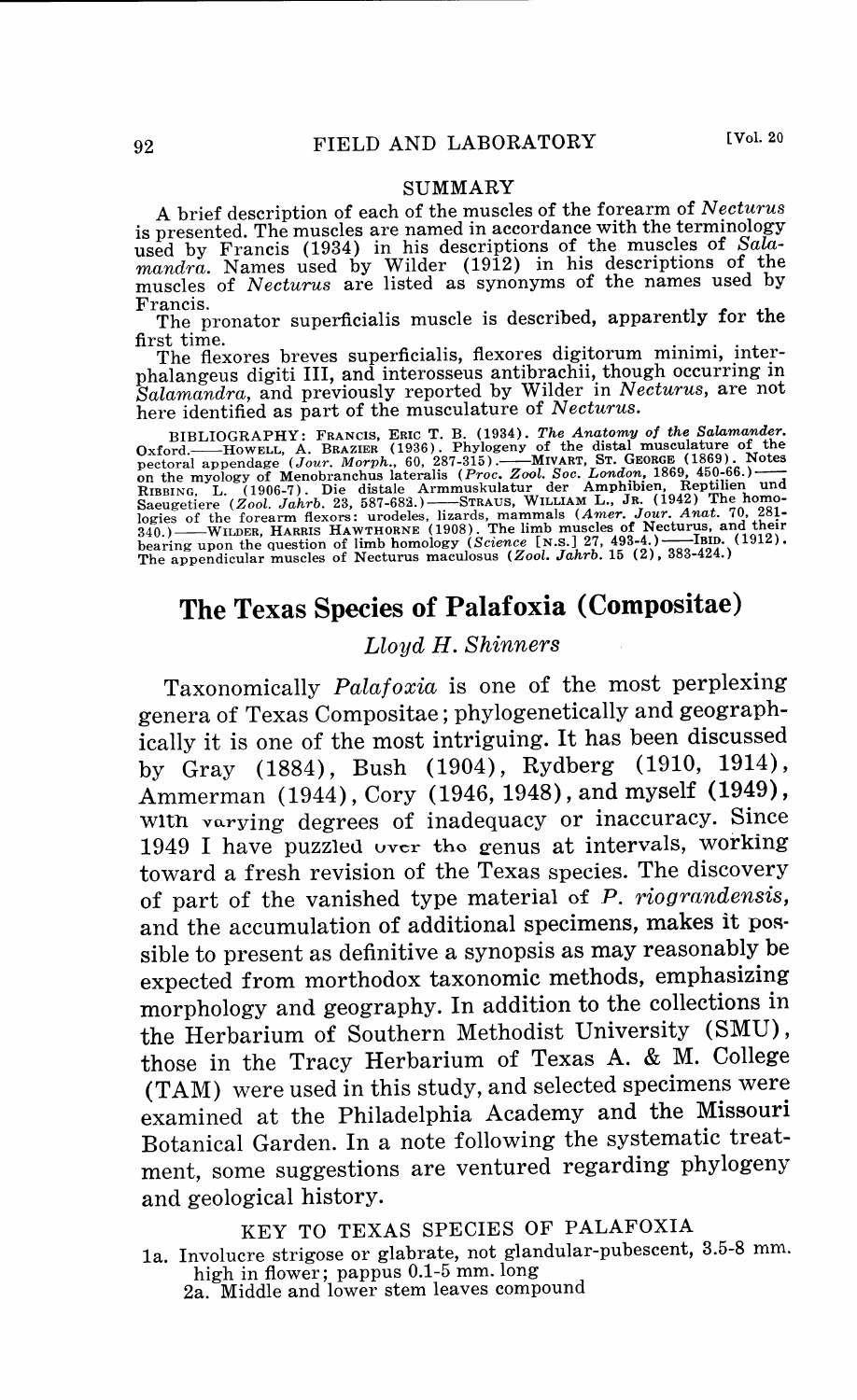- 
- 3a. Pappus 1.2-1.7 mm. long; plant of lower Rio Grande Plain<br>  $-1$ a. *P. tripteris* var. *tripteris*<br>
3b. Pappus 0.5-0.8 mm. long; plant of Edwards Plateau<br>
2b. Middle and lower stem leaves simple<br>
4a. Peduncles 0.5-2.6 c

Edwards Plateau<br>5a. Florets 6-13 per head..........................2a. P. callosa var. callosa

- 5a. Florets 6-13 per head .................... 2a. *P. callosa* var. *callosa* 5b. Florets 15-30 per head ...................... 2b. *P. callosa* var. *bella* 4b. Peduncles 1.5-6 cm. long; phyllaries unequal in width, the broader ones 1-1.7 mm. wide; plants of sandy soils, East and South Texas (extending northwest on sandy river terraces into Blackland Prairie)
	-

- 6a. Leaf blades linear-lanceolate, 1-7 mm. wide, 8-18 times as<br>long as wide; florets 6-22 per head<br> $7a$ . Pappus 1.3-2.2 mm. long..............3a. P. rosea var. rosea<br> $7b$ . Pappus 4-5 mm. long....................3b. P. ros few as 11 on stunted heads of second-growth branchlets
- 1b. Involucre both glandular-pubescent and hispid or strigose, 7-16 mm. high in flower; pappus of inner florets 3-10 mm. long
	- 8a. Stem glandular-pubescent throughout with widely spreading<br>hairs<br>9a. Involucre 10-16 mm. high in flower, at first broadly conical,
		- 9a. Involucre 10-16 mm. high in flower, at first broadly conical, as wide as or wider than high (15-20 mm. across, as pressed), becoming still broader in fruit; florets 60-90 per
		- head; limb of ray florets 1-2 cm. long<br>-7a. *P. Hookeriana* var. *Hookeriana*<br>9b. Involucre 7-10 mm. high in flower, at first narrowly conical as pressed), soon becoming broader than high; florets<br>as pressed), soon becoming broader than high; florets<br>27-40 per head; limb of ray florets 0.7-1.2 cm. long

8b. Stem mostly hispid, strigose, or glabrate: only the upper part,<br>branches, and peduncles with spreading glandular hairs<br>10a. Phyllaries unequal in width, the broader ones 1.7-2.7 mm.<br>wide, 3-6 times as long as wide, ell

- oblong (appearing narrower in age, when inrolled from the sides); stem sparsely to densely hispid-strigose, the trichomes slightly thickened at base, most or all appressed or closely ascending, rather persistent; plants of general
	- distribution of central florets divided nearly all the way
		-
		- to summit of tube; plants of central and western Texas<br>12a. Marginal florets not radiate; involucre 7-10 mm. high;<br>pappus scales finely pubescent on back<br>13a. Pappus scales of inner florets 3-5 mm. long (nearly<br>6 mm. in a acuminate; plants of Rio Grande Plain, north to Maverick, Uvalde, Medina, Atascosa, and Nueces
			- counties ................................. .4a. *P. texana* var. *texana* 13b. Pappus scales of inner florets 5-7 mm. long, acumi- nate or awn-pointed; plants of the Panhandle and South Plains, from Ector and Midland counties
		- 12b. Marginal florets radiate; involucre 9-12 mm. high; pappus scales either glabrous or pubescent on back -5. *P. sphacelata*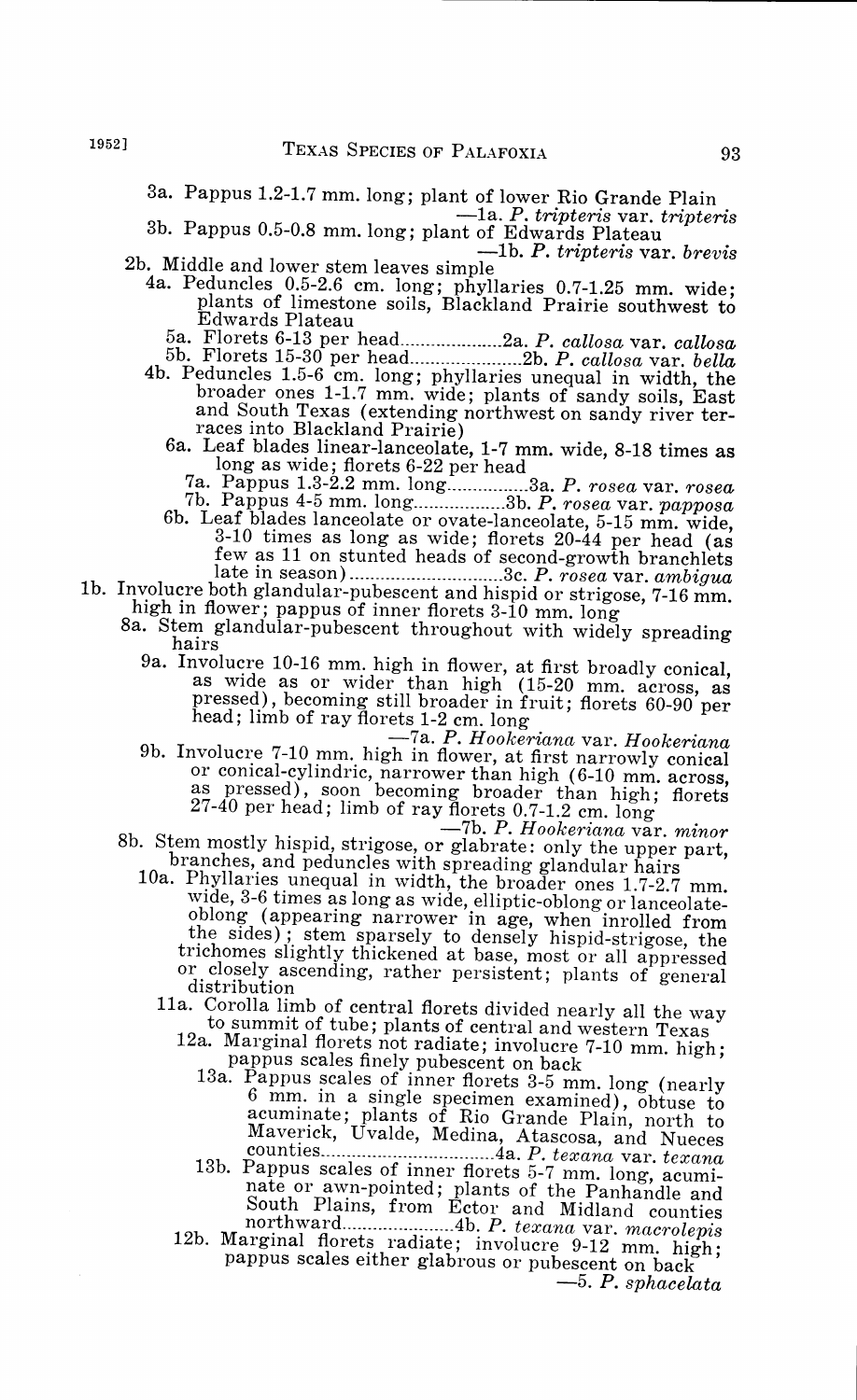11b. Corolla limb of central florets divided about  $% -$  4; plants of East Texas Pine Belt ............................ 6. *P. Rev~rchonii*  10b. Phyllaries all very narrow, 1.3-1.7 mm. wide, 6-9 times as long as wide, narrowly oblong-lanceolate or lance-linear; rather densely hispid with appressed or spreading tri-<br>chomes, mostly with prominent swollen bases, breaking off and leaving the enlarged bases; plants of vicinity of Rio Grande in the Big Bend ............................ 8. *P. riograndensis* 

la. P. TRIPTERIS (DC.) Shinners var. TRIPTERIS. *Florestina tripteris* DC. (Map 1.) Lower Rio Grande Valley, extending north to Frio and San Patricio counties. Corolla usually white or whitish, rarely lavender. Found in flower the year round.

lb. P. TRIPTERIS var. **brevis** Shinners, var. nov. (Map 1.) Pappo abbreviato 0.5-0.8 mm. longo. TYPE: Texas Range Station, about 22½ miles north of Ozona, Crockett Co., Texas, *V. L. Cory 40710,* Oct. 10, 1942 (SMU). Three additional collections have been seen. CROCKETT or VAL VERDE Co.: "Sanderson-Del Rio," B. C. *Tharp,* Oct. 10, 1936 (TAM). SCURRY Co.: <sup>7</sup>miles east of Fluvanna, R. W. *Pohl 4423,* Oct. 13, 1942 (SMU). SUTTON Co.: 24 airline miles south-southeast of Sonora, *Cory 52448,* Oct. 4, 1946 (SMU). Corollas apparently either white or pink. All four collections were made in October.

2a. P. CALLOSA (Nutt.) T.&G. var. CALLOSA *Othake callosum* (Nutt.) Bush. (Map 2.) Eroding or disturbed limestone soils, Black and Grand Prairies and Edwards Plateau, south and west to Travis and Kinney counties. Flowering late July-early November. Possibly found on prairies in Harris County (specimens immature, referred doubtfully to *P. rosea* var. *rosea).* 

2b. P. CALLOSA var. **bella** (Cory) Shinners, comb. nov. (Map 2.) *P. bella* Cory, Field & Lab. 16: 62-63. 1948. Limestone soils, Edwards Plateau; known from Bexar, Edwards, Kerr, Llano, Mason, Schleicher, Sterling, Sutton, Terrell, Tom Green, and Val Verde counties; flowering late August-October. Mr. Cory gave counts of number of florets per head on one plant only, and quoted published statements as to the number in *P. callosa* var. *callosa.* Actual count of 8 collections of the former and 16 of the latter gave the totals stated in the key. Corolla color varies greatly in var. *callosa. P. bella* consequently appears to me better treated as a variety of *P. callosa.* 

3a. P. ROSEA (Bush) Cory var. ROSEA. *Othake roseum*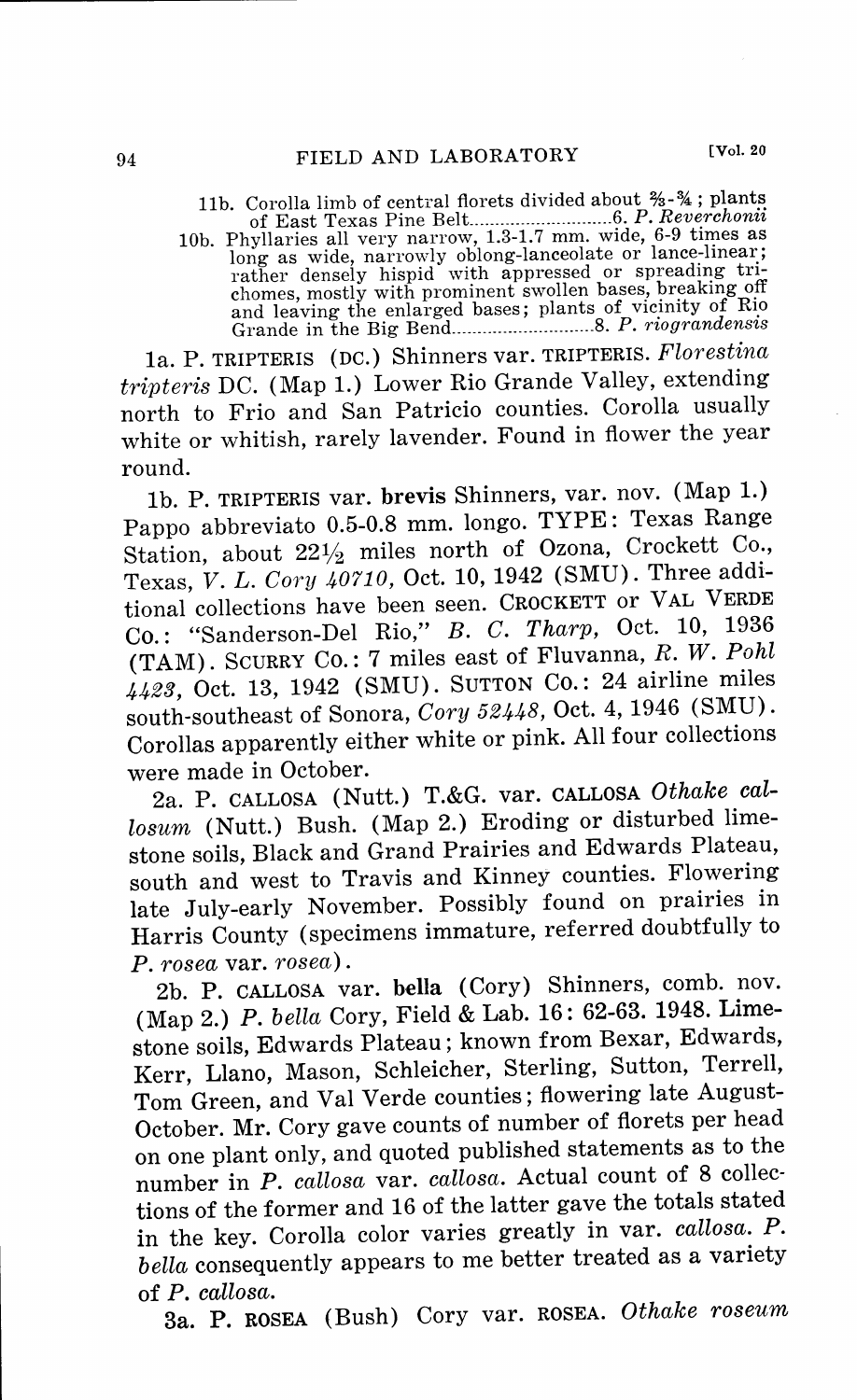Bush. (Map 3.) East Central to South Central Texas; collections examined from Anderson, Brazoria, Brazos, Dallas, Freestone, Galveston, Harris, Leon, Trinity, and Walker counties. June-November. Greatly resembling *P. callosa,* especially when young and with peduncles not fully elongated.

3b. P. ROSEA var. **papposa** Shinners, var. nov. (Map 3.) Pappo elato 4-5 mm. longo. TYPE: Apicultural Laboratory, San Antonio, Bexar Co., Texas, *H. B. Parks,* Aug. 27, 1934 (TAM; fragments, SMU). One additional specimen has been seen, from the same locality, *Parks,* June 29, 1935 (TAM). Except for the conspicuous and striking pappus scales, the plant resembles var. *rosea.* 

3c. P. ROSEA var. **ambigua** Shinners, var. nov. (Map 3.) Foliis grandioribus (laminis 5-15 mm. latis, 3-plo ad 6-plo [rarius 10-plo] longioribus), capitulis majusculis 20-44 floris. TYPE: Aransas Pass, San Patricio Co., Texas, *Cory 51241,* Nov. 27, 1945 (SMU). Lower Rio Grande Plain, extending north to Dimmit and San Patricio counties.

The following additional collections may be cited, all from Texas:<br>ARANSAS CO.: Rockport, *Tharp*, July 2, 1939 (SMU, TAM). Goose<br>Island, 8 airline miles north-northeast of Rockport, *Cory 45448*, July<br>26, 1944 (SMU). CAM Cory 36552, Nov. 15, 1940 (TAM). Port Brownsville, Cory 51425, Dec.<br>1, 1945 (SMU). DIMMIT Co.: 141<sup>2</sup> miles south of Catarina, Cory<br>35908, Nov. 8, 1940 (TAM). DUVAL Co.: Ranch of George Frank, *Parks*<br> $\&$  Cory 14794, Jun

This has been mistakenly referred to *P. rosea* var. *robusta*  (Rydb.) Cory, a quite distinct variety found in southern Tamaulipas. The Mexican variety has the narrow leaf blades of var. *rosea* (8-18 times as long as wide), but larger in all dimensions, and on petioles 10-18 mm. long (in contrast with 3-8 or rarely 10 mm. in var. *rosea).* True var. *robusta* is not known to occur nearer to Texas than the vicinity of Tampico. The plant here named var. *ambigua* has frequently been mistaken for *P. texana* because of the numerous florets and broad leaf blades. The pubescence of the involucre is coarser and denser than in *P. rosea* var. *rosea.*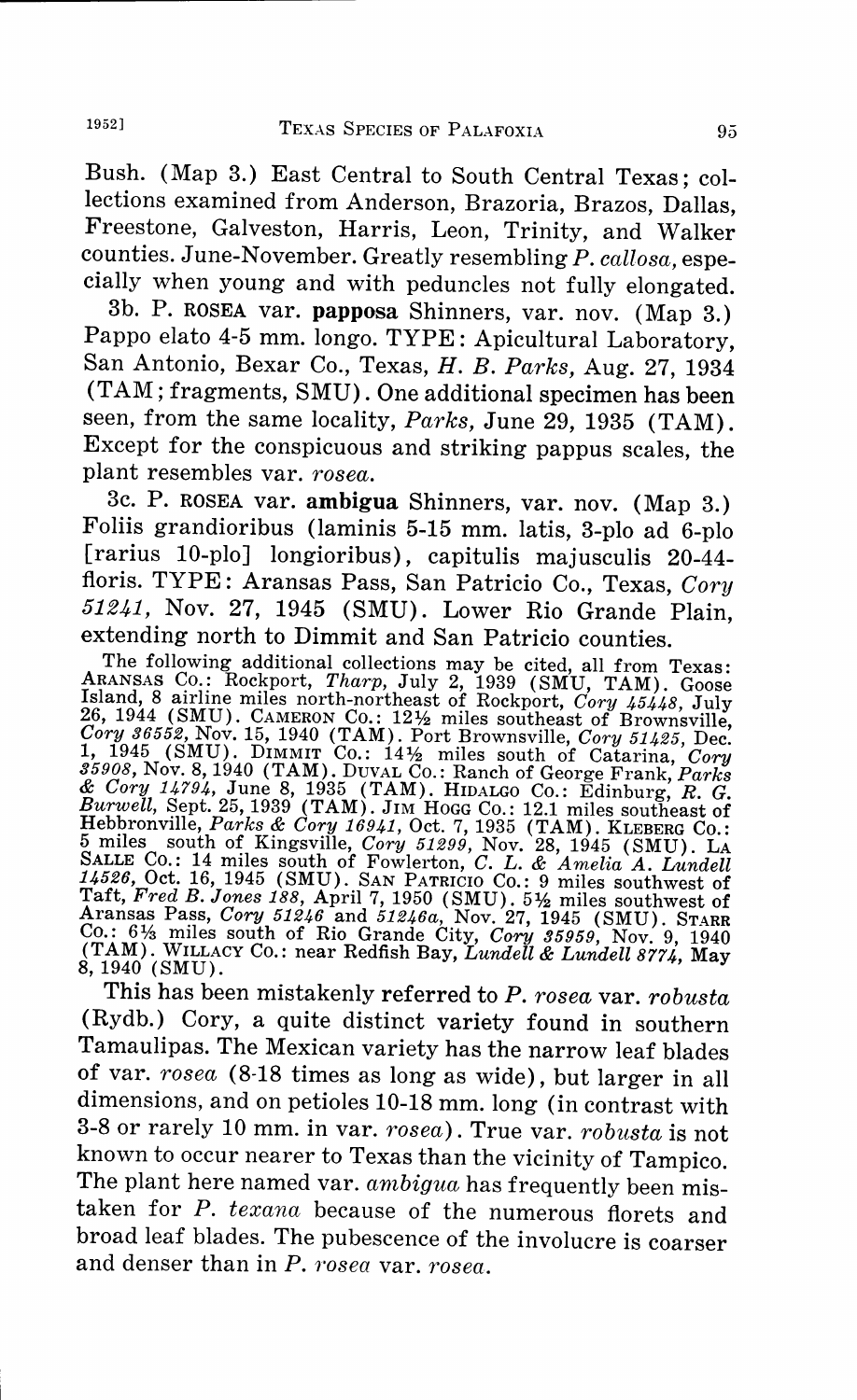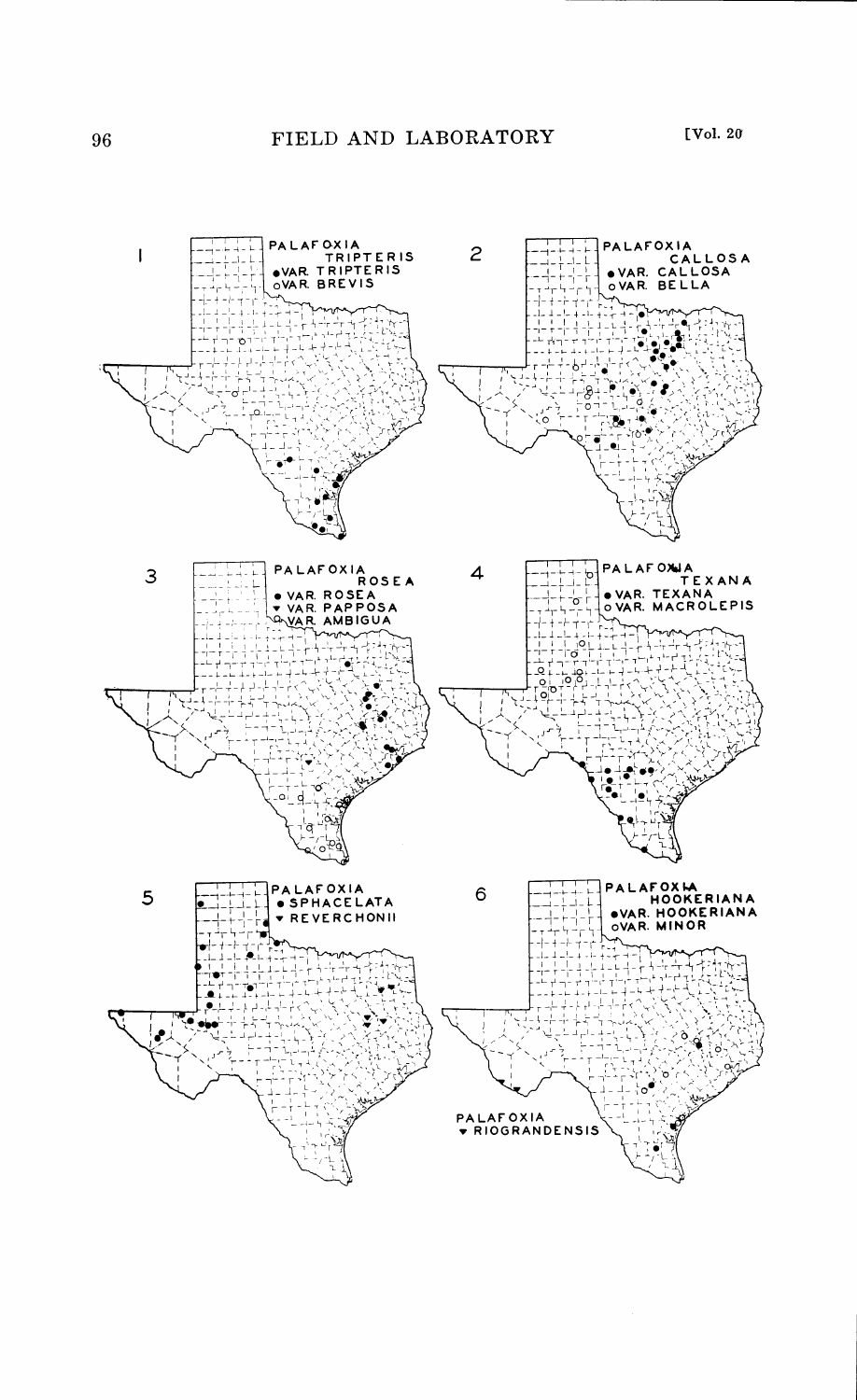4a. P. TEXANA DC. var. TEXANA. *Othake texanum* (DC.) Bush. (Map 4.) Central and northern Rio Grande Plain; collections seen from Atascosa ( exceptional specimen with pappus nearly 6 mm. long), Dimmit, Duval, Frio, Maverick, Medina, Nueces, Starr, Uvalde, Val Verde, Webb, and Zavala counties. March-October.

4b. P. TEXANA var. **macrolepis** (Rydb.) Shinners, comb. nov. (Map 4.) *Othake macrolepis* Rydb., Bull. Torr. Bot. Club 37: 332. 1910. *Othake texanum* var. *macrolepis* (Rydb.) Ammerman. *Palafoxia macrolepis* (Rydb.) Cory. South Plains and Panhandle, west and northwest to New Mexico, Colorado, and Wyoming. Flowers in Texas May-September. In var. *texana* the pappus is quite variable in size and degree of acumination, but is prevailingly short. In var. *macrolepis*  the pappus is always sharply and slenderly pointed, and consistently longer than in var. *texana,* though often not much so. If the species is to be divided into geographic varieties, the break is certainly not between all the Texas plants and those outside, but between the population of the Rio Grande Plain and that found to the north of the Edwards Plateau, which separates the two groups. In treating var. *macrolepis*  as a distinct species, Mr. Cory made it plain that he reached that conclusion without examining any specimens of it ( 1946, p. 85). The Wyoming specimens cited by Miss Ammermann (Herb. Missouri Botanical Garden) do not appear to me to be separable from many Texas collections made in the South Plains and Panhandle areas, nor from collections made in eastern New Mexico. She describes the pappus scales as 6-8 mm. long, but in Rydberg's original description they are stated to be 5-6 mm. long. She described the pappus scales of var. *texana* as 3.5-4.5 mm. long, which is certainly not true of Texas specimens from the area north of the Edwards Plateau, though she treated these as belonging to var. *texana.*  On the basis of 47 collections examined, I delimit the varieties as stated in the key.

5. P. SPHACELATA **(Nutt.)** Cory. *Othake sphacelatum*  (Nutt.) Rydb. (Map 5.) Sandy soils, westward and northward from the Edwards Plateau. May-October. Perhaps better regarded as a third variety of *P. texana,* from which it is very difficult to distinguish after the ray florets have fallen.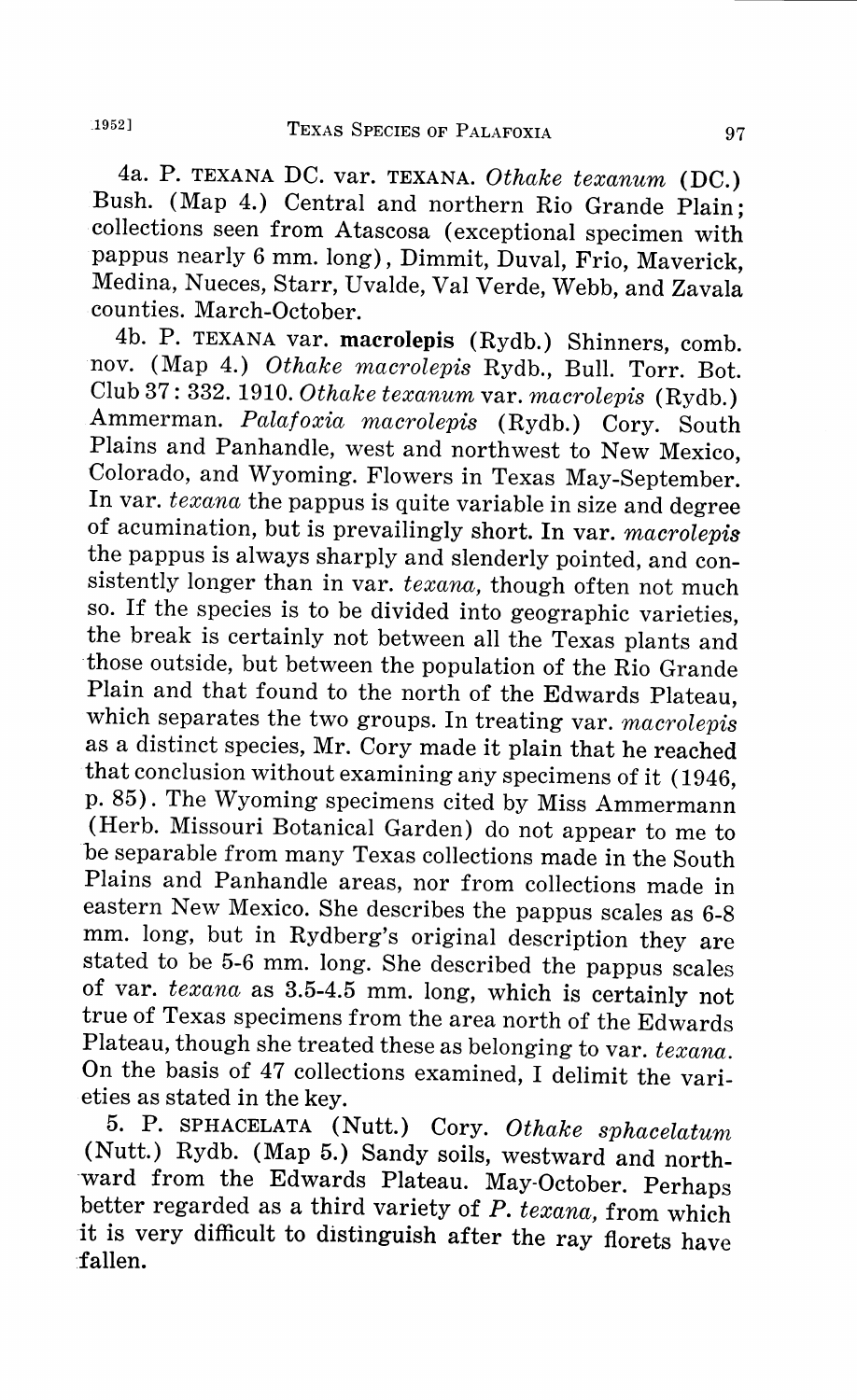6. P. REVERCH0NII (Bush) Cory. *Othake Reverchonii*  Bush. ( Map 5.) East Texas Pine Belt; specimens seen from Freestone, Houston, Leon, and Smith counties; type collection made in Upshur County. July-November.

7a. P. H00KERIANA T.&G. var. H00KERIANA. *Polypteris maxima* Small. *Othake Hookerianum* (T.&G.) Bush. (Map 6.) Lower Rio Grande Valley, northeastward to Wilson and Brazos counties. July-October. Although no precise measurements are given in the first description of this plant (Hooker, !cones vol. 2 pl. 148, 1837), Torrey & Gray add (Fl. N.A. 2: 368, 1842) "Heads three-fourths of an inch in length; the showy rose-purple rays in Drummond's plant half an inch or more in length, resembling a Gaillardia." These dimensions apply to the plant as here understood.

7b. P. HooKERIANA var. **minor** Shinners, var. nov. (Map 6.) Capitulis minoribus: involucris 7-10 mm. altis, 27-40-. floris; ligularum limbis 0.7-1.2 cm. longis. TYPE: Channelview, Harris Co., Texas, *Geo. L. Fisher 50717,* Oct. 5, 1950 (SMU). Found in the northern part of the range of var. *H ookeriana,* with which it sometimes grows; apparently commoner, and extending farther inland. The characteristic indument of the stem has generally been overlooked, and because of its small size this variety has mistakenly been included in *P. sphacelata,* though the ranges of the two do

not meet.<br>The following additional specimens of P. Hookeriana var. minor have The following additional specimens of P. Hookeriana var. minor have<br>been examined: ARANSAS CO.: south of Rockport Road, Parks & Cory<br>15560-15561, Sept. 22, 1935 (TAM). ATASCOSA CO.: northeast of Poteet,<br>Parks & Cory 11757-(SMU). SAN PATRICIO Co.: 3 miles west of Aransas Pass, *Jones 647,*  Oct. 14, 1951 ( SMU).

8. P. RIOGRANDENSIS Cory, Rhodora 48: 84. 1946. P. *cyanophylla* Shinners, Field & Lab. 17: 25-27. 1949. (Map 6.) Along the Rio Grande on the western side of the Big Bend, Brewster and Presidio counties; also in southwestern Coahuila, Mexico. Before describing *P. cyanophylla,* <sup>I</sup>endeavored to obtain specimens of *P. riograndensis,* but none could be found at College Station, nor at the Gray Herbarium where the type was deposited, nor could material answering to Mr. Cory's description (which I had translated into Latin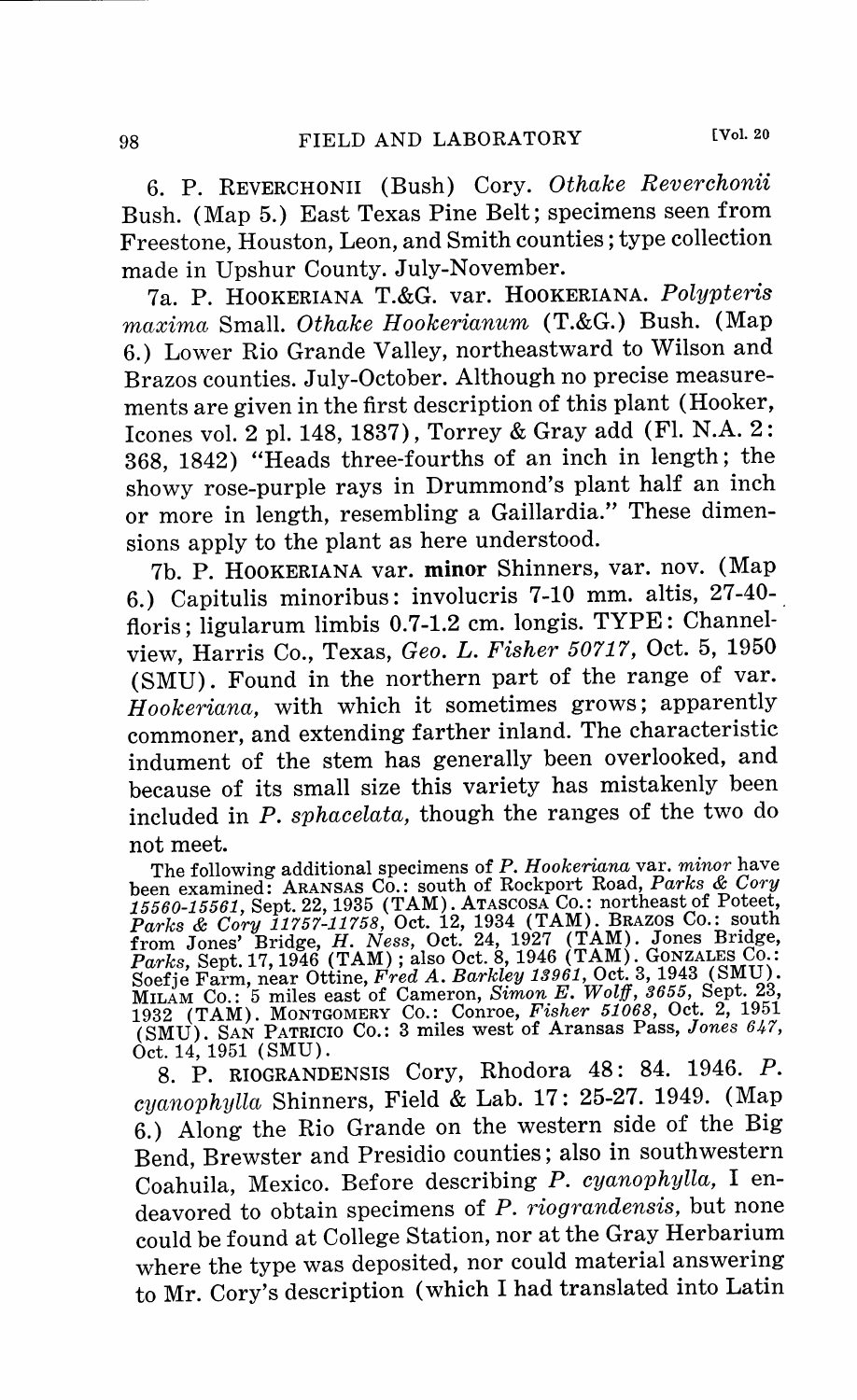myself!) be found at the University of Texas nor at the Missouri Botanical Garden. Several points in the description did not fit my Brewster County plant (the type of P. *riograndensis* was from Presidio County), and Mr. Cory on examining it did not think it belonged to his species. Recently Dr. F. W. Gould located two specimens of the type series of *P. riograndensis* (a different number was assigned to every sheet collected by Parks or Cory while at Texas A. & M., so that numerically there are no duplicates). Though quite different in appearance, they indubitably represent small, narrow-leaved individuals of a later, more bushy-branched growth phase of the same species I had mistakenly described as new. *Palafoxia riograndensis* is plainly a close ally of *P. linearis* Cav., with more deeply divided corolla, vitiating the generic distinction between *Palafoxia* and *Othake* emphasized by Miss Ammerman. Old plants of *P. sphacelata* (which also occurs in the Trans-Pecos, though apparently not close to the Rio Grande) are very difficult to distinguish from P. *,riograndensis* after the rays have fallen, especially if the phyllaries have become inrolled in drying and appear narrowly linear. At this stage, they can best be distinguished by the finer trichomes of the stem, lacking the greatly swollen bases characteristic in *P. riograndensis.* The following collections (additional to types or material already cited in the original descriptions of the two species) give the known range of *P. riograndensis.* 

TEXAS. BREWSTER Co.: along Rio Grande near Santa Helena Can yon, Omer E. Sperry 1160, Oct. 19, 1937 (TAM). Santa Helena Canyon, Parks & Cory 26476-26477, Oct. 21, 1937 (TAM). PRESIDIO CO.: 3 miles southeast of Presidio, Parks & Cory 26411, Oct. 20, 1937 (TAM). 3½<br>miles southeast o the type number, *31195.)* MEXICO. COAHUILA: Torreon, *Fisher 44125,* .July 10, 1944 (SMU).

## Geo botanical Considerations

It is my surmise that the genus *Palafoxia* is ancient, but that the species found in Texas are very young. Support for such a notion is found in the fact that a majority of the genera of the Eocene Wilcox Flora are still represented in the living flora of the Gulf Coastal Plain (Sharp, 1951), that the most distinct species of the genus (all perennials) are rather isolated endemics of Florida and Georgia, and of northwestern Mexico and neighboring portions of the United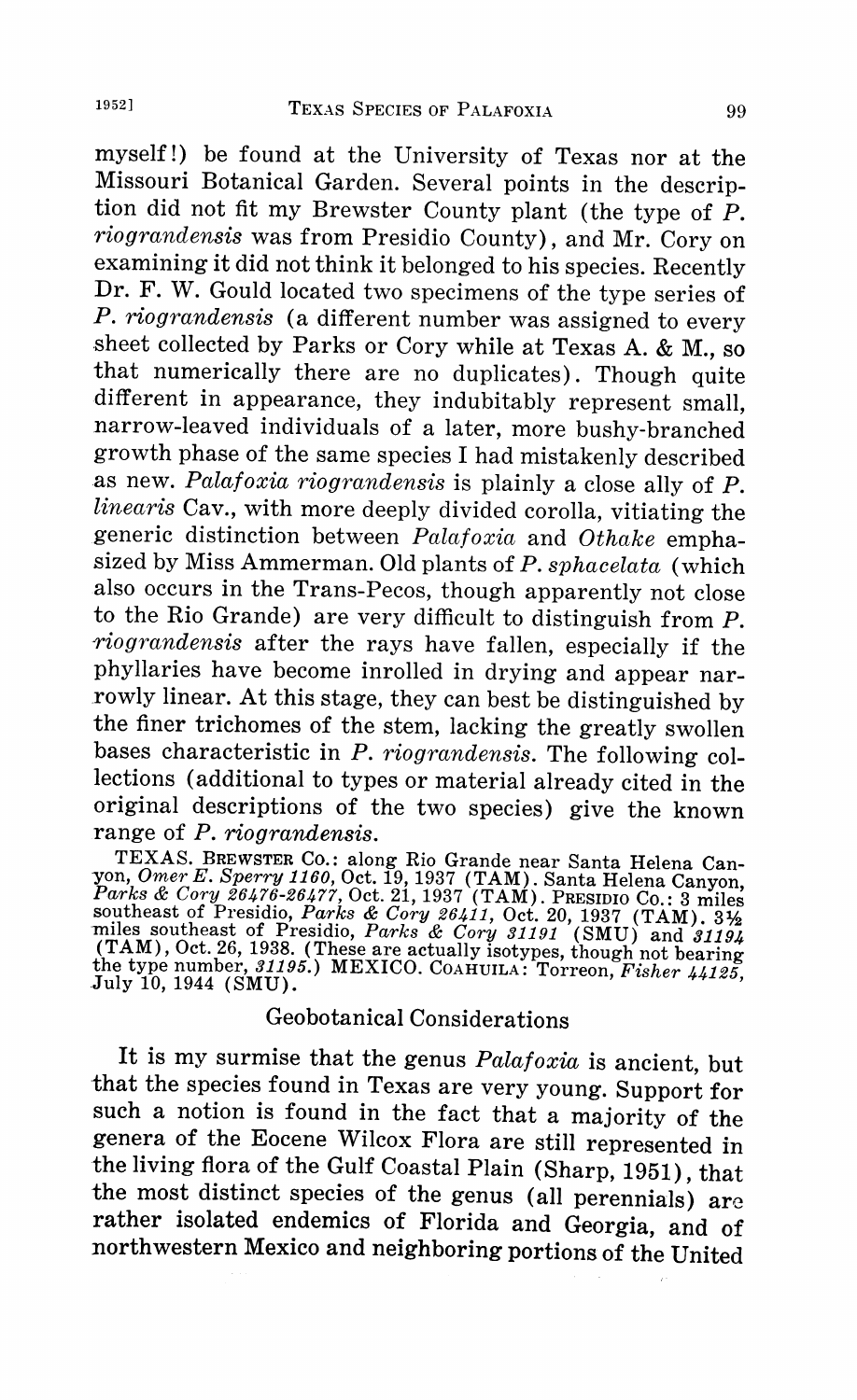States, and that the Texas species (all weedy annuals) differ from each other only in small degrees and in few features. The genus may not be so old as the Eocene; it belongs with the Mexican Plateau flora which developed and spread northward and eastward in the Miocene. Though direct fossil evidence is lacking, the very large number and relationships of the endemic plants of the Edwards Plateau and Trans-Pecos suggest that these were essentially a portion of the region in which the so-called Sierra Madrean Miocene flora arose, and *Palafoxia* is consequently to be considered an autochthonous element of the Texas-North Mexican flora. Support for the belief that the genus is ancient and autochthonous may be found too in the geological record, which shows that there has been dry land in the Texas region almost throughout the history of the flowering plants (cf. Sellards et al., 1932, *passim).* Paleogeographic maps show extensive seas in the Cretaceous, but since Lower Cretaceous deposits in central Texas have dinosaur tracks and fossil cycads, these maps cannot be taken at face value.

With regard to the rate of evolution, we have an example of the development of a whole sequence of species of pine in California from the Pliocene to the present (Mason, 1932), and the family tree of *Homo sapiens* and his near allies goes back no farther than early Pleistocene. From comparison, I should judge that our living species of *Palafoxia* are not older than the Pleistocene, and their weakly differentiated varieties may represent changes that have occurred since the close of that period.

With regard to the mechanics of evolution in *Palafoxia,*  there is much room for speculation. An illuminating comparison may be made between the Texas plants of the genus and *Rubus parvifforus.* The population of *Rubus parvifiorus*  about the upper Great Lakes, which became separated from that of the Rocky Mountains and Pacific Coast area in recent time, includes the same variations of indument found elsewhere, but in different proportions (Fassett, 1941). We have then a picture of a widespread, variable species, within one portion of whose range certain variations are gradually disappearing. Four Texas species of *Palafoxia* show the results to be expected if such a trend as this had continued longer than it has in *Rubus parvifiorus-P. Hookeriana* (map 6), with two varieties whose ranges overlap so much that they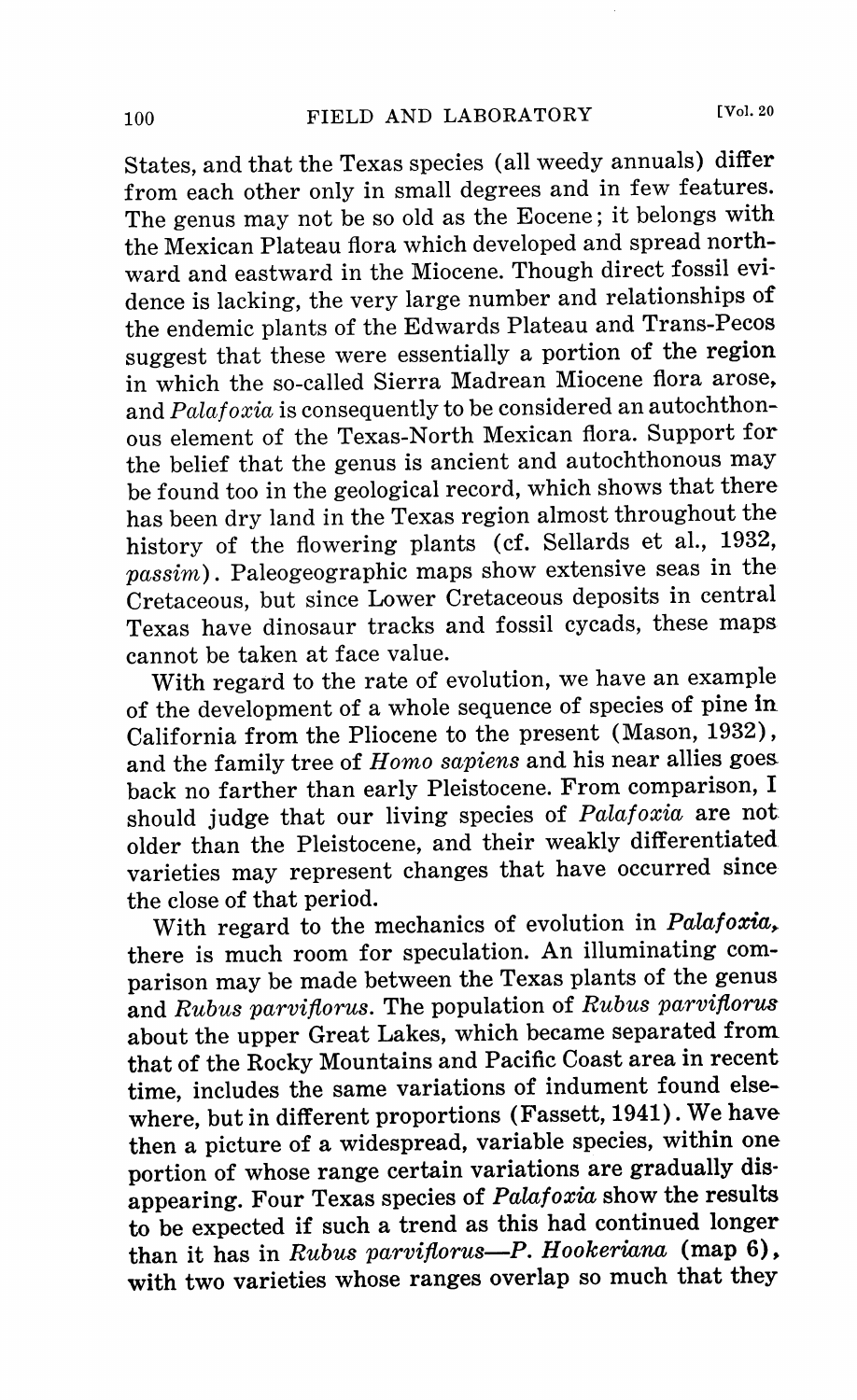are scarcely geographically distinct; *P. callosa* (map 2), with two varieties whose ranges overlap only in part; P. *texana* (map 4), with two varieties entirely separated geographically, though not morphologically, and not different in habitat preference; and *P. tripteris* (map 1), with two varieties geographically separate, morphologically distinct, and radically different in soil preference. These look very convincingly like the eventual results of differential dying out of portions of a variable population. The contrasting soil preferences of the varieties of *P. tripteris* may have involved a mutation rather than only minor variations in the ancestral population. This would be in accord with the karyotype changes mentioned below.

These suppositions bring up two further topics: kinds of variations, and barriers. As may be seen from the key, the Law of Homologous Variations (Vavilov, 1950) is well illustrated in the genus. But the geographic arrangement of the homologous variations is not always consistent. In P. *Hookeriana* (map 6), few-flowered heads (var. *minor)* occur to the north or northeast, with no great difference in range from many-flowered heads; in *P. callosa* (map 2), the orientation is similar, with only partial overlap in range; in P. *rosea* (map 3), the orientation is again similar, with a gap between the ranges of few-flowered var. *rosea* (northeastern) and many-flowered var. *ambigua* (southern). In *P. tripteris* (map 1), long pappus characterises the southern population (var. *tripteris),* short pappus the northern (var. *brevis)* ; in *P. texana* (map 4) exactly the opposite is true, the southern race this time being the one with shorter pappus, the northern ( var. *macrolepis)* the one with longer; and in *P. rosea* (map 3), the orientation is tilted 90 degrees, so that long pappus (var. *papposa)* occurs to the west, short pappus (var. *rosea)* to the east. (I have purposely disregarded the third variety of *P. rosea,* which I consider to be less closely related to these two than they are to each other.) It would appear from these examples that if there is any survival value in the gene changes which produced the morphological differences, it lies in the physiological changes which accompany them, and not in the obvious morphological changes.

With regard to the breeding barriers or isolating mechanisms which are commonly declared to be necessary pre